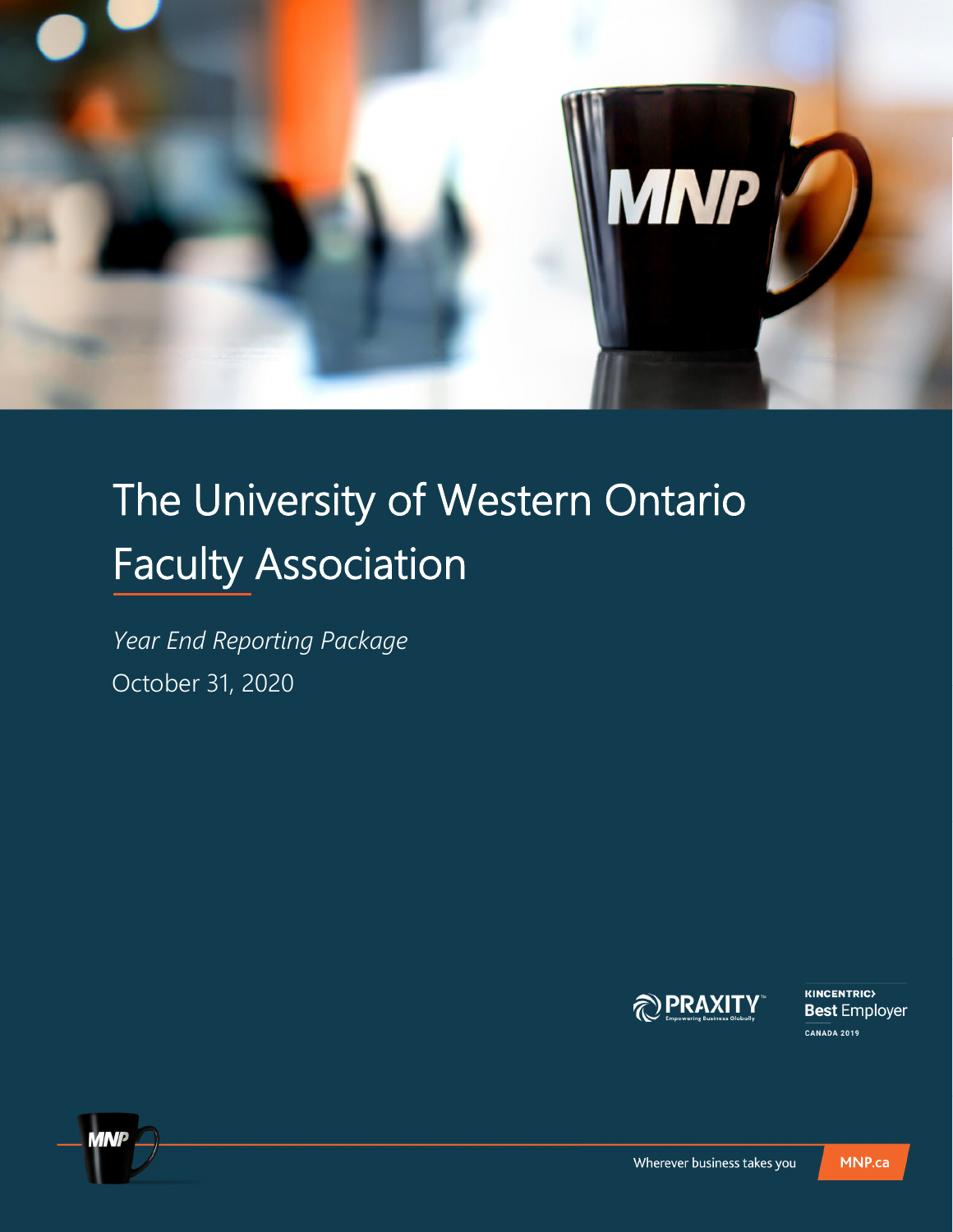**The University of Western Ontario Faculty Association Financial Statements**  *Year ended October 31, 2020*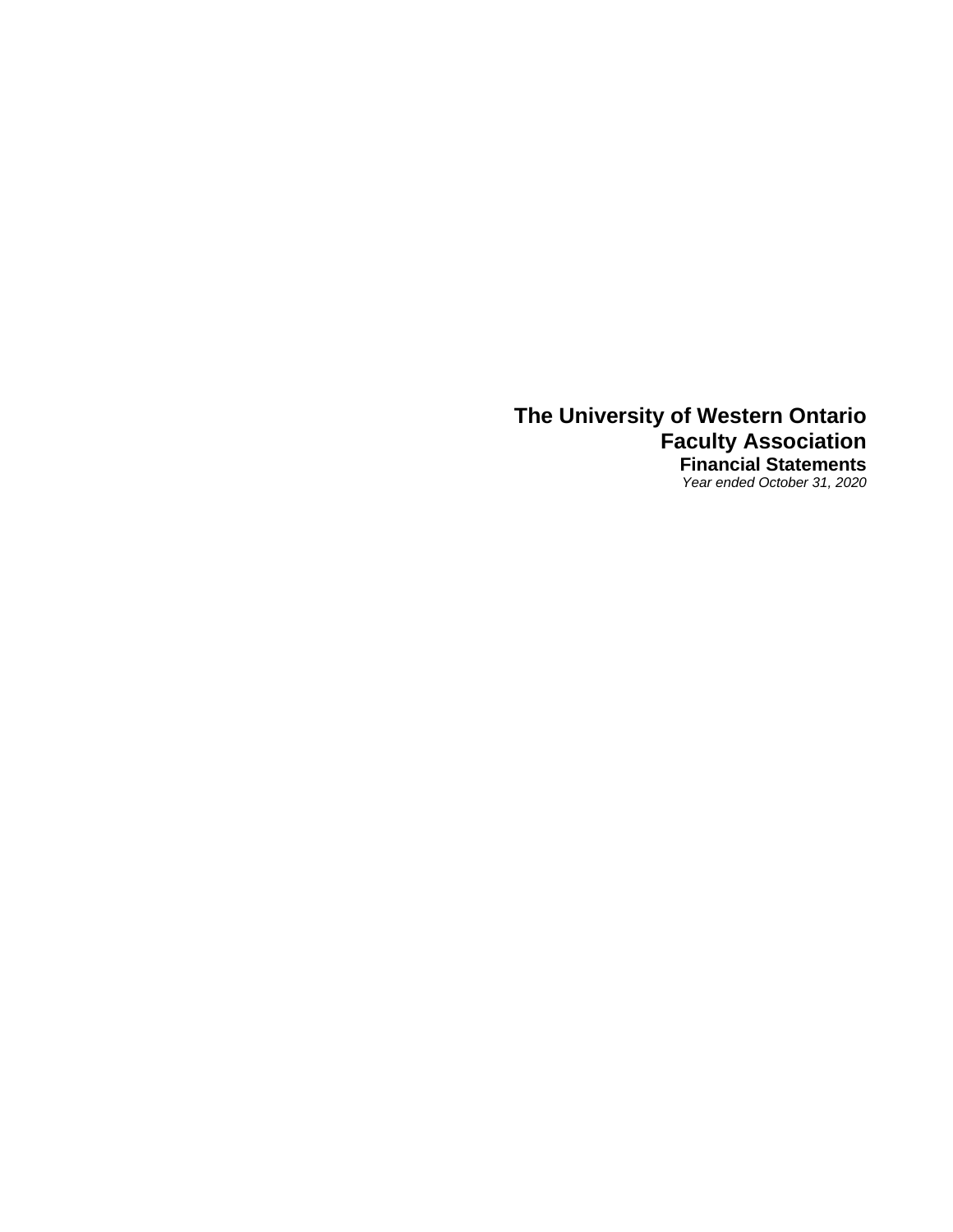| <b>Independent Auditor's Report</b> |  |
|-------------------------------------|--|
| <b>Financial Statements</b>         |  |
|                                     |  |
|                                     |  |
|                                     |  |
|                                     |  |
|                                     |  |

### *Page*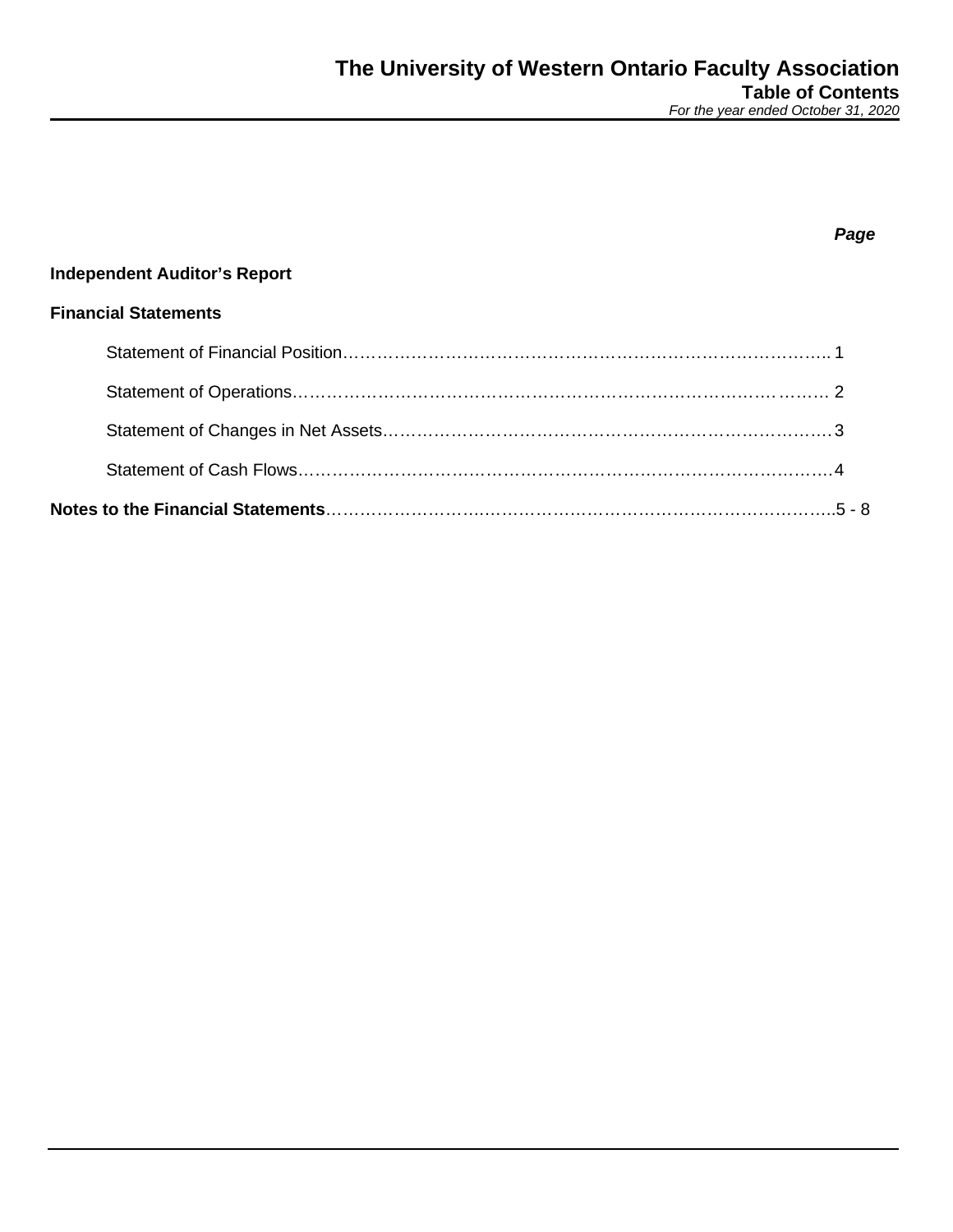

To the Members of The University of Western Ontario Faculty Association:

#### **Report on the Audit of the Financial Statements Opinion**

We have audited the financial statements of The University of Western Ontario Faculty Association (the "Association"), which comprise the statement of financial position as at October 31, 2020, and the statement of operations, changes in net assets, and cash flows for the year then ended, and notes to the financial statements, including a summary of significant accounting policies.

In our opinion, the accompanying financial statements present fairly, in all material respects, the financial position of the Association as at October 31, 2020, and the results of its operations and its cash flows for the year then ended in accordance with Canadian accounting standards for not-for-profit organizations.

#### **Basis for Opinion**

We conducted our audit in accordance with Canadian generally accepted auditing standards. Our responsibilities under those standards are further described in the Auditor's Responsibilities for the Audit of the Financial Statements section of our report. We are independent of the Corporation in accordance with the ethical requirements that are relevant to our audit of the financial statements in Canada, and we have fulfilled our other ethical responsibilities in accordance with these requirements. We believe that the audit evidence we have obtained is sufficient and appropriate to provide a basis for our opinion.

#### **Responsibilities of Management and Those Charged with Governance for the Financial Statements**

Management is responsible for the preparation and fair presentation of the financial statements in accordance with Canadian accounting standards for not-for-profit organizations, and for such internal control as management determines is necessary to enable the preparation of financial statements that are free from material misstatement, whether due to fraud or error.

In preparing the financial statements, management is responsible for assessing the Corporation's ability to continue as a going concern, disclosing, as applicable, matters related to going concern and using the going concern basis of accounting unless management either intends to liquidate the Corporation or to cease operations, or has no realistic alternative but to do so.

Those charged with governance are responsible for overseeing the Corporation's financial reporting process.

#### **Auditor's Responsibilities for the Audit of the Financial Statements**

Our objectives are to obtain reasonable assurance about whether the financial statements as a whole are free from material misstatement, whether due to fraud or error, and to issue an auditor's report that includes our opinion. Reasonable assurance is a high level of assurance, but is not a guarantee that an audit conducted in accordance with Canadian generally accepted auditing standards will always detect a material misstatement when it exists. Misstatements can arise from fraud or error and are considered material if, individually or in the aggregate, they could reasonably be expected to influence the economic decisions of users taken on the basis of these financial statements.

As part of an audit in accordance with Canadian generally accepted auditing standards, we exercise professional judgment and maintain professional skepticism throughout the audit. We also:

- Identify and assess the risks of material misstatement of the financial statements, whether due to fraud or error, design and perform audit procedures responsive to those risks, and obtain audit evidence that is sufficient and appropriate to provide a basis for our opinion. The risk of not detecting a material misstatement resulting from fraud is higher than for one resulting from error, as fraud may involve collusion, forgery, intentional omissions, misrepresentations, or the override of internal control.
- Obtain an understanding of internal control relevant to the audit in order to design audit procedures that are appropriate in the circumstances, but not for the purpose of expressing an opinion on the effectiveness of the Corporation's internal control.



**KINCENTRIC> Best** Employer **CANADA 2019** 

ACCOUNTING > CONSULTING > TAX 700, 495 RICHMOND STREET, LONDON ON, N6A 5A9 T: 519.679.8550 F: 519.679.1812 **MNP.ca**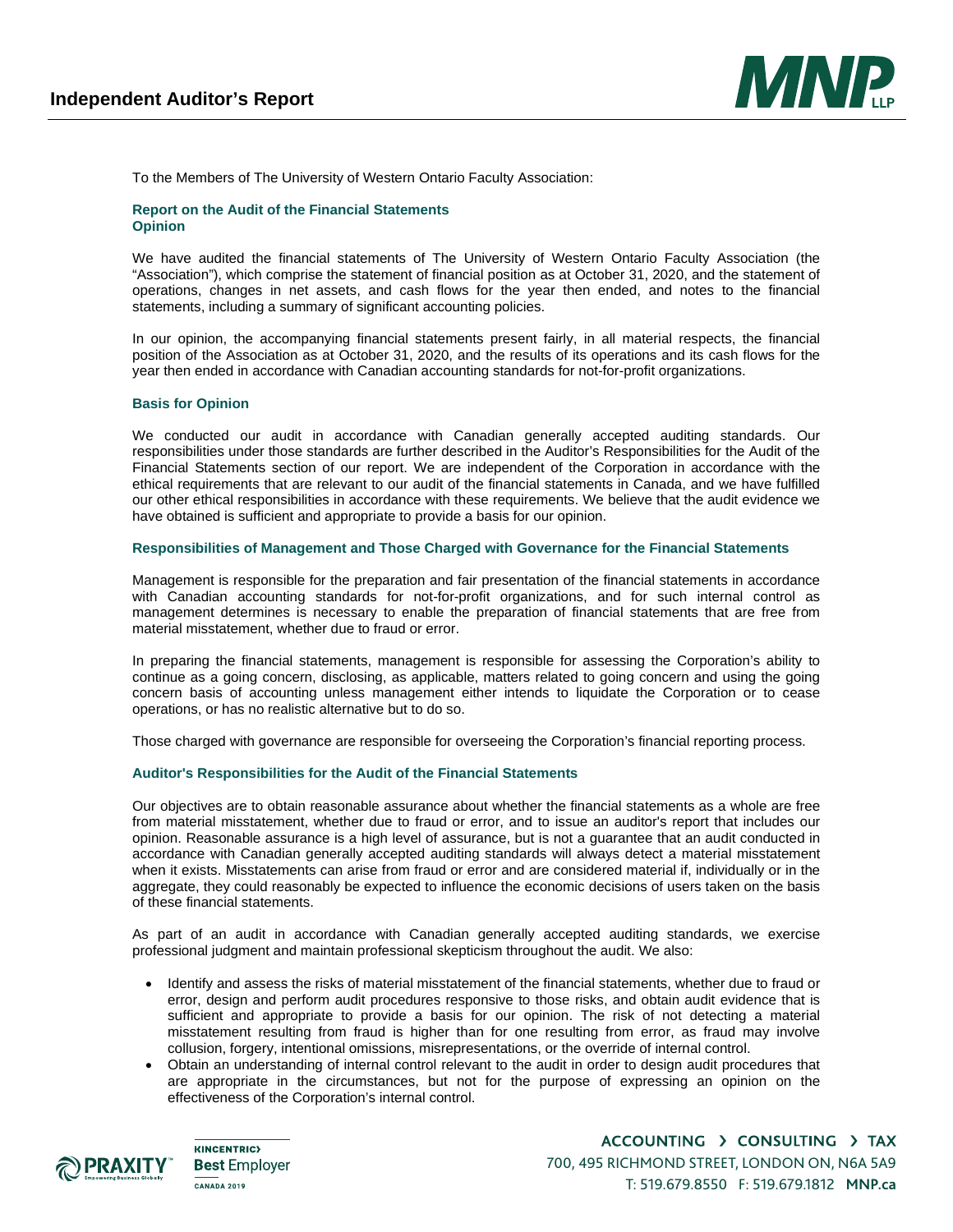- Evaluate the appropriateness of accounting policies used and the reasonableness of accounting estimates and related disclosures made by management.
- Conclude on the appropriateness of management's use of the going concern basis of accounting and, based on the audit evidence obtained, whether a material uncertainty exists related to events or conditions that may cast significant doubt on the Corporation's ability to continue as a going concern. If we conclude that a material uncertainty exists, we are required to draw attention in our auditor's report to the related disclosures in the financial statements or, if such disclosures are inadequate, to modify our opinion. Our conclusions are based on the audit evidence obtained up to the date of our auditor's report. However, future events or conditions may cause the Corporation to cease to continue as a going concern.
- Evaluate the overall presentation, structure and content of the financial statements, including the disclosures, and whether the financial statements represent the underlying transactions and events in a manner that achieves fair presentation.

We communicate with those charged with governance regarding, among other matters, the planned scope and timing of the audit and significant audit findings, including any significant deficiencies in internal control that we identify during our audit.

#### **Report on Other Legal and Regulatory Requirements**

As required by the Corporations Act of Canada, we report that, in our opinion, the accounting principles in Canadian accounting standards for not-for-profit organizations have been applied on a basis consistent with that of the preceding period.

 $MNPLLP$ 

London, Ontario Chartered Professional Accountants

March 30, 2021 **Licensed Public Accountants** 

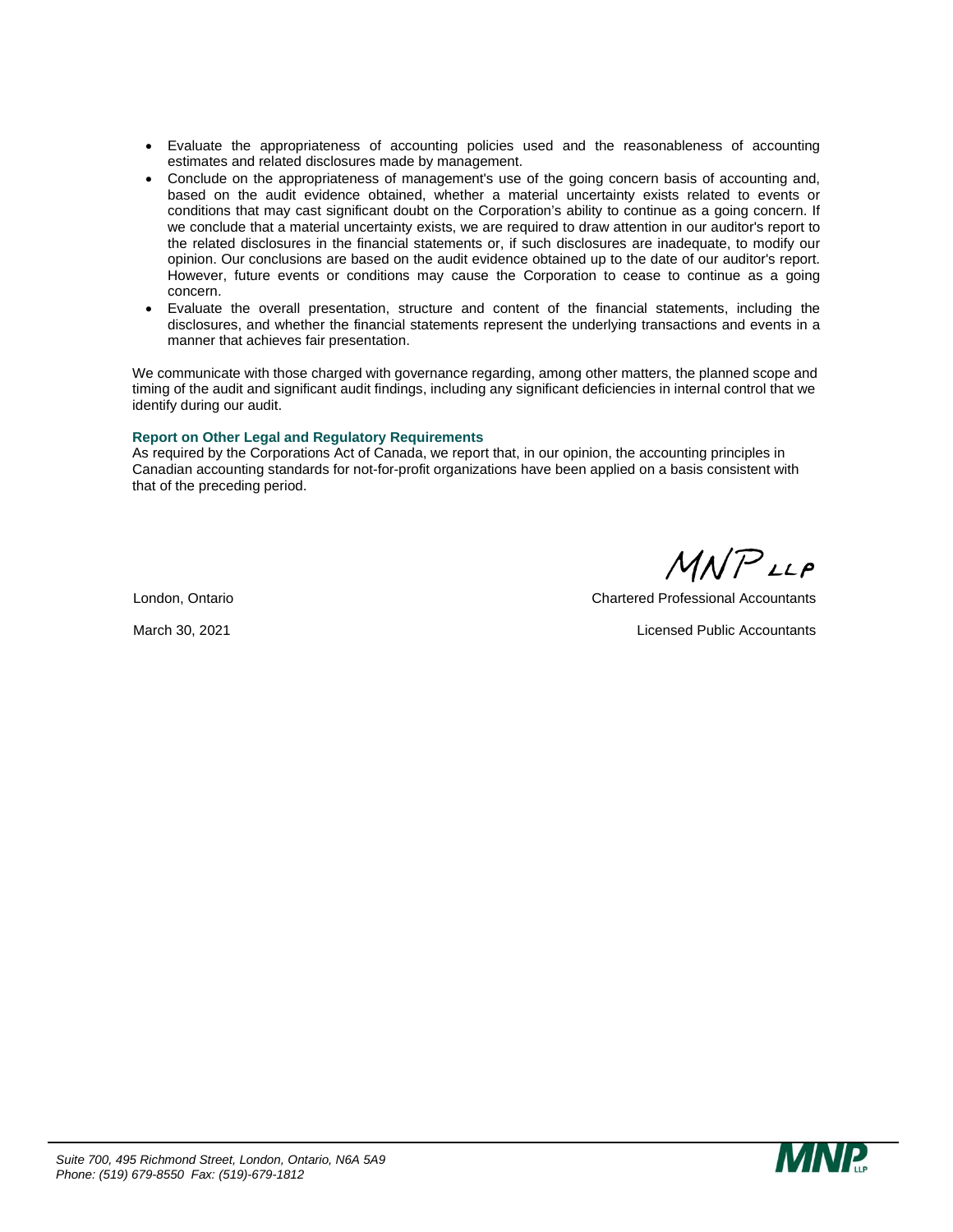## The University of Western Ontario Faculty Association **Statement of Financial Position**

As at October 31, 2020

|                                                    |                       | Grievances &<br>Collective |                   |                |                   |
|----------------------------------------------------|-----------------------|----------------------------|-------------------|----------------|-------------------|
|                                                    | <b>Operating Fund</b> | <b>Bargaining Fund</b>     | <b>Total 2020</b> |                | <b>Total 2019</b> |
| <b>Assets</b>                                      |                       |                            |                   |                |                   |
|                                                    |                       |                            |                   |                |                   |
| Current                                            |                       |                            |                   |                |                   |
| Cash                                               | \$<br>847,595 \$      | 179,044 \$                 | 1,026,639         | \$             | 950,195           |
| Internally restricted funds (Note 3)               | 100,242               |                            | 100,242           |                |                   |
| GIC investments (Note 5)                           |                       | 2,544,900                  | 2,544,900         |                | 1,439,492         |
| Interest receivable                                |                       | 113,230                    | 113,230           |                | 116,068           |
| Prepaid expenses                                   | 17,957                |                            | 17,957            |                | 17,726            |
|                                                    | 965,794               | 2,837,174                  | 3,802,968         |                | 2,523,481         |
| Long term assets                                   |                       |                            |                   |                |                   |
| GIC investments (Note 5)                           |                       | 2,679,454                  | 2,679,454         |                | 3,645,699         |
| Capital assets (Note 4)                            | 17,982                |                            | 17,982            |                | 25,215            |
|                                                    | \$<br>983,776         | \$<br>5,516,628            | \$<br>6,500,404   | $\mathfrak{S}$ | 6,194,395         |
| <b>Liabilities</b>                                 |                       |                            |                   |                |                   |
|                                                    |                       |                            |                   |                |                   |
| Current                                            | \$<br>185,180 \$      |                            | \$<br>185,180     | <b>S</b>       | 189,810           |
| Accounts payable and accrued liabilities           |                       |                            |                   |                |                   |
| Long-term liabilities                              |                       |                            |                   |                |                   |
| Post retirement benefit obligation (Note 6)        | 286,600               |                            | 286,600           |                | 264,900           |
|                                                    | 471,780               | $\blacksquare$             | 471,780           |                | 454,710           |
|                                                    |                       |                            |                   |                |                   |
| Significant event (Note 9)                         |                       |                            |                   |                |                   |
| <b>Fund balances</b>                               |                       |                            |                   |                |                   |
| <b>Operating Fund</b>                              | 511,996               |                            | 511,996           |                | 361,191           |
| <b>Grievances &amp; Collective Bargaining Fund</b> |                       | 5,516,628                  | 5,516,628         |                | 5,378,494         |
|                                                    | 511,996               | 5,516,628                  | 6,028,624         |                | 5,739,685         |
|                                                    | \$<br>983,776         | \$<br>5,516,628            | \$<br>6,500,404   | \$             | 6,194,395         |

Approved on behalf of the Board

E-SIGNED by Beth MacDougall-Shackleton

Director

Ham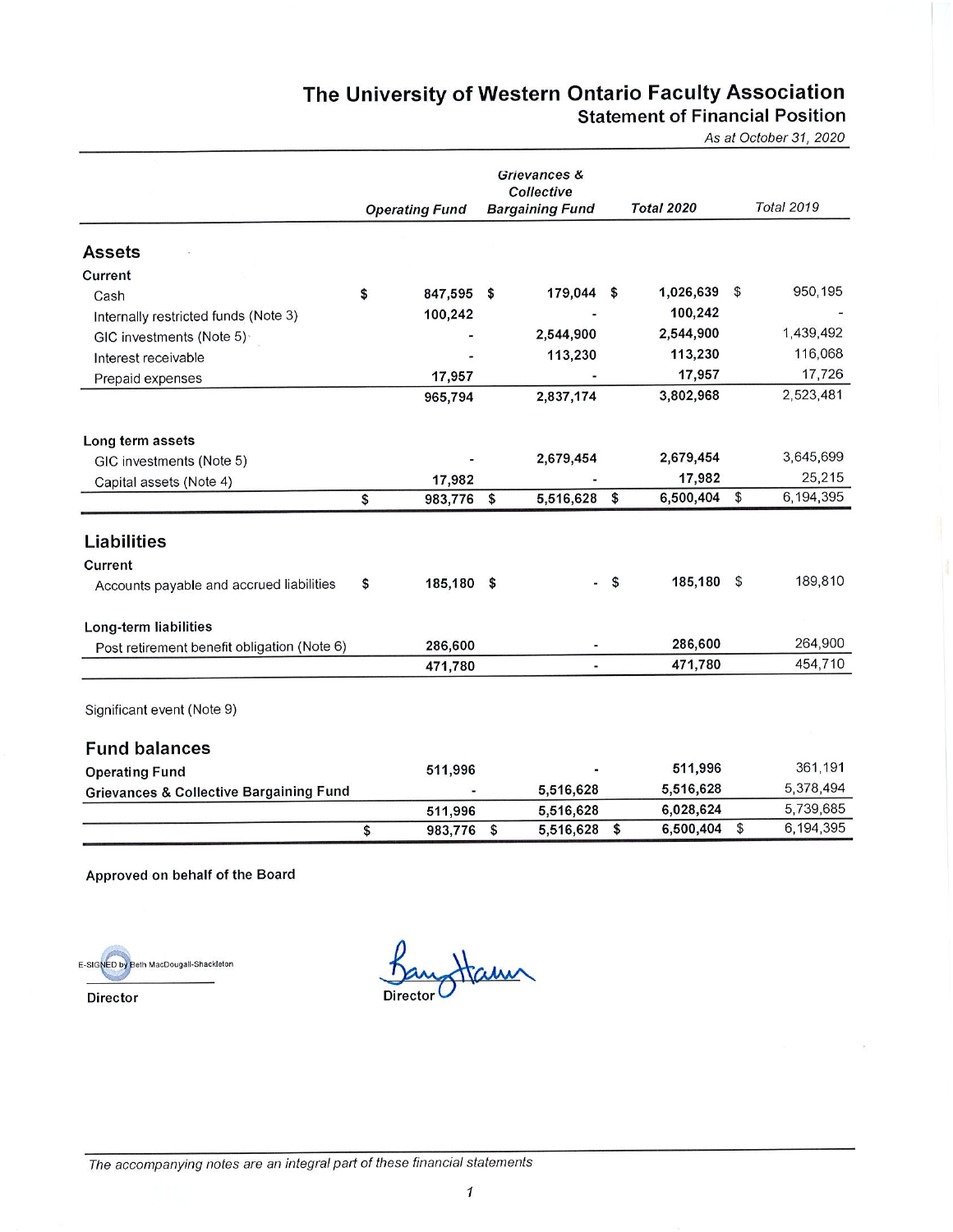## **The University of Western Ontario Faculty Association**

**Statement of Operations**

*For the year ended October 31, 2020*

|                                            | <b>Operating Fund</b> | Grievances &<br><b>Collective</b><br><b>Bargaining Fund</b> | <b>Total 2020</b>       | <b>Total 2019</b> |
|--------------------------------------------|-----------------------|-------------------------------------------------------------|-------------------------|-------------------|
|                                            |                       |                                                             |                         |                   |
| <b>Revenue</b>                             |                       |                                                             |                         |                   |
| Membership dues                            | \$<br>1,882,528 \$    |                                                             | \$<br>1,882,528<br>- \$ | 1,914,583         |
| Dues for Canadian and Ontario Associations | (569, 417)            |                                                             | (569, 417)              | (575,085)         |
| Net membership dues                        | 1,313,111             | $\blacksquare$                                              | 1,313,111               | 1,339,498         |
| Interest income                            | 5,276                 | 138,134                                                     | 143,410                 | 146,239           |
| <b>Total Revenue</b>                       | 1,318,387             | 138,134                                                     | 1,456,521               | 1,485,737         |
| <b>Expenses</b>                            |                       |                                                             |                         |                   |
| Employee wages                             | 541,112               |                                                             | 541,112                 | 489,170           |
| Legal fees                                 | 309,280               |                                                             | 309,280                 | 201,481           |
| Release time                               | 111,792               |                                                             | 111,792                 | 136,433           |
| Administration and general                 | 48,600                |                                                             | 48,600                  | 67,552            |
| Scholarships paid                          | 45,000                |                                                             | 45,000                  | 34,000            |
| Post retirement benefit expense (Note 6)   | 21,700                |                                                             | 21,700                  | 41,200            |
| Grad club membership dues                  | 20,697                |                                                             | 20,697                  | 21,018            |
| Amortization                               | 14,166                |                                                             | 14,166                  | 27,539            |
| Occupancy costs                            | 13,492                |                                                             | 13,492                  | 13,079            |
| Donations                                  | 10,601                |                                                             | 10,601                  | 3,900             |
| <b>SAR Program Donation</b>                | 10,000                |                                                             | 10,000                  | 10,000            |
| Audit fees                                 | 8,928                 |                                                             | 8,928                   | 7,831             |
| Travel                                     | 5,581                 |                                                             | 5,581                   | 19,348            |
| Reception                                  | 5,529                 |                                                             | 5,529                   | 5,742             |
| Negotiations and strike preparations       | 1,104                 |                                                             | 1,104                   | 56,890            |
| Research and professional fund             |                       |                                                             |                         | 4,947             |
| Consulting fees - pay equity               |                       |                                                             |                         | 2,250             |
| <b>Total Expenses</b>                      | 1,167,582             |                                                             | 1,167,582               | 1,142,380         |

*The accompanying notes are an integral part of these financial statements*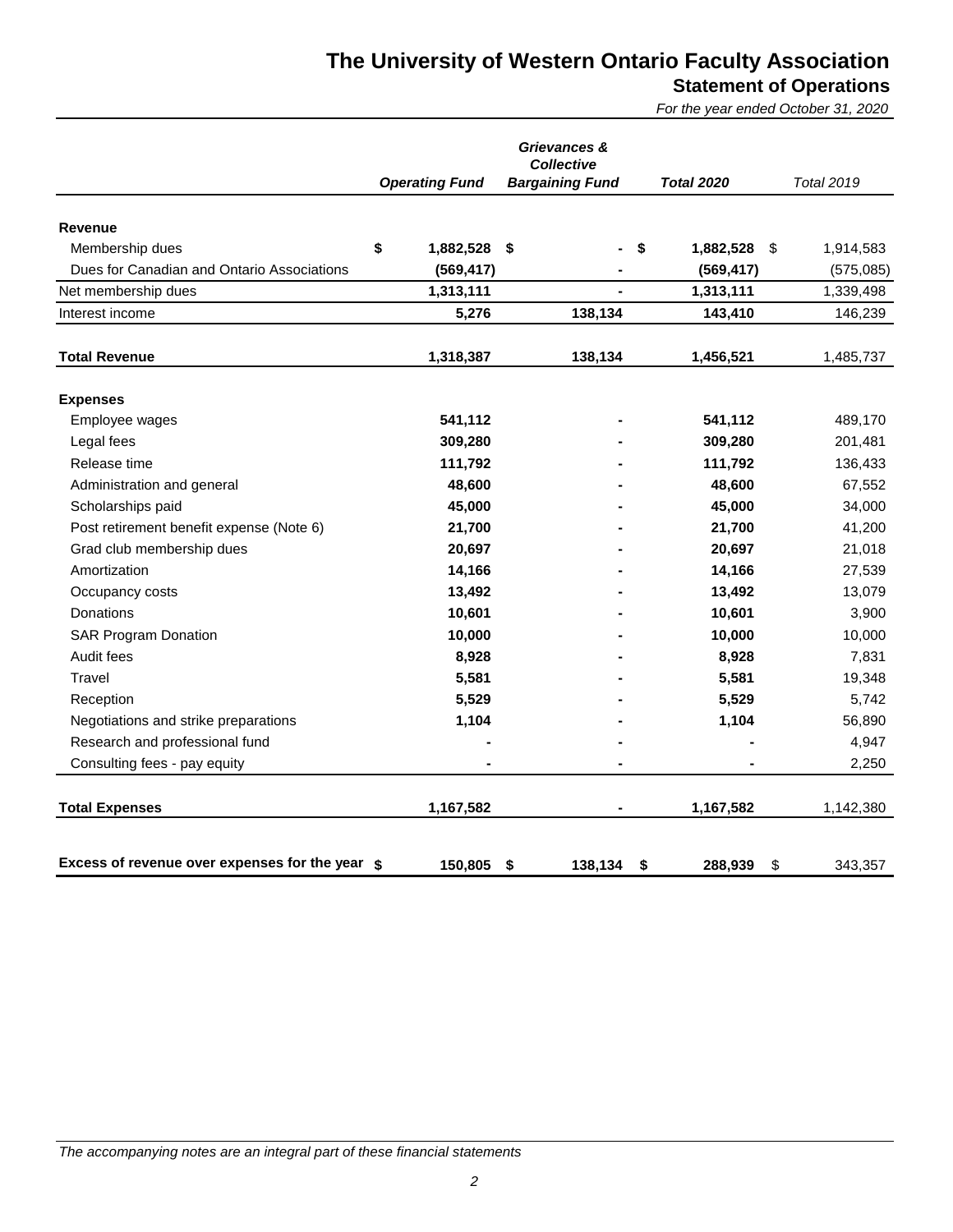## **The University of Western Ontario Faculty Association Statement of Changes in Net Assets**

*Year ended October 31, 2020*

|                                  |                       | Grievances &<br><b>Collective</b><br><b>Bargaining</b> |   |           |      |           |
|----------------------------------|-----------------------|--------------------------------------------------------|---|-----------|------|-----------|
|                                  | <b>Operating Fund</b> | Fund                                                   |   | 2020      |      | 2019      |
| Fund Balances, beginning of year | \$<br>$361,191$ \$    | 5,378,494 \$                                           |   | 5,739,685 | - \$ | 5,396,328 |
| Excess of revenues over expenses | 150,805               | 138,134                                                |   | 288,939   |      | 343,357   |
| Interfund transfers (Note 7)     |                       | $\blacksquare$                                         |   |           |      |           |
| Fund Balances, end of year       | 511.996               | 5,516,628                                              | S | 6,028,624 |      | 5,739,685 |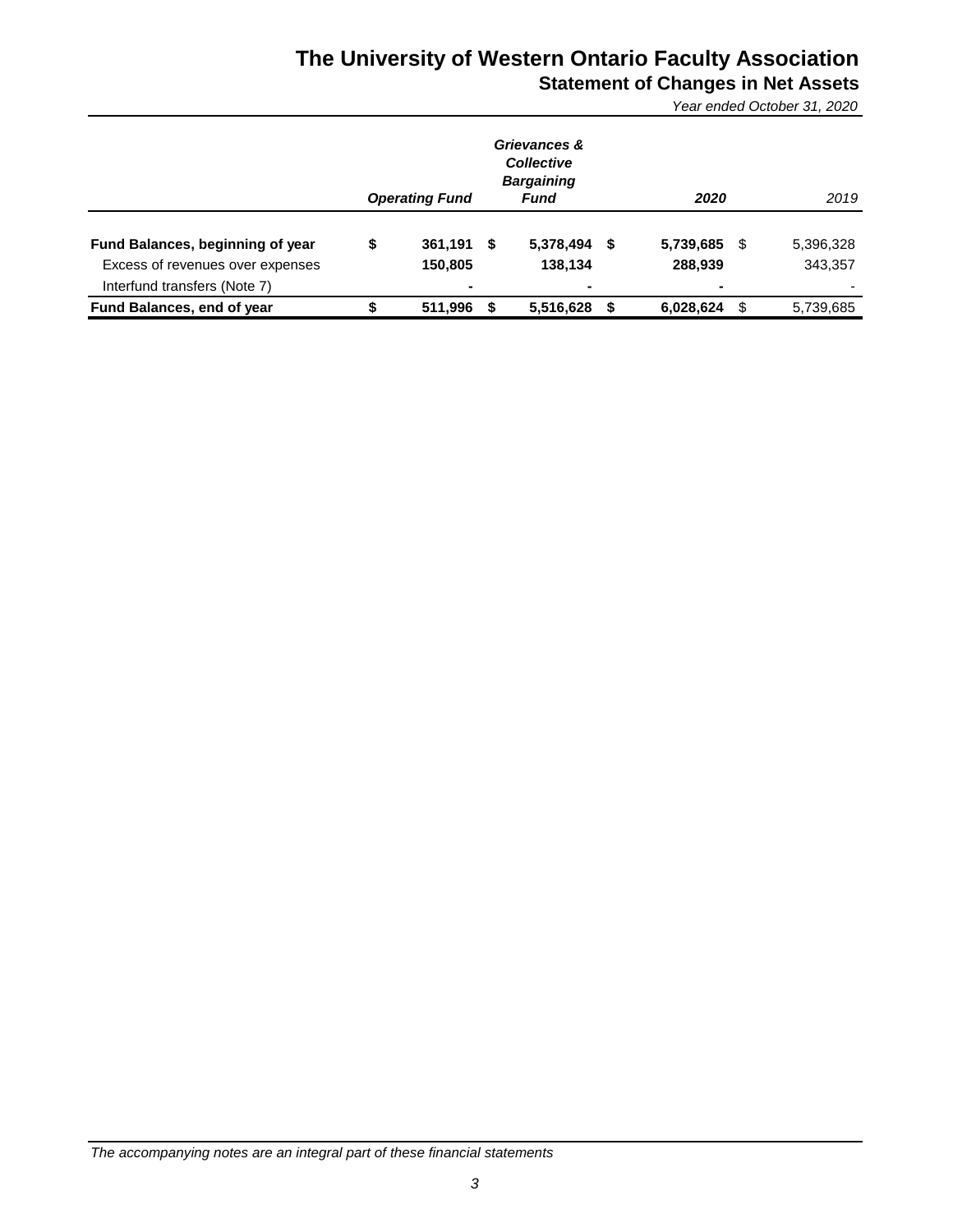## **The University of Western Ontario Faculty Association**

**Statement of Cash Flows**

*For the year ended October 31, 2020*

|                                                  | 2020            | 2019          |
|--------------------------------------------------|-----------------|---------------|
| Cash provided by the following activities        |                 |               |
| Operating                                        |                 |               |
| Excess of revenues over expenses for the year    | \$<br>288,939   | \$<br>343,357 |
| Adjustments for                                  |                 |               |
| Amortization                                     | 14,166          | 27,539        |
|                                                  | 303,105         | 370,896       |
| Changes in working capital accounts              |                 |               |
| Accounts receivable                              |                 | 6,095         |
| Prepaid expenses                                 | (231)           | (194)         |
| Interest receivable                              | 2,838           | (58, 521)     |
| Accounts payable and accrued liabilities         | (4,629)         | 24,291        |
| Post retirement benefit obligation               | 21,700          | 41,200        |
|                                                  | 322,783         | 383,767       |
| Investing                                        |                 |               |
| Purchase of property, plant and equipment        | (6,933)         | (4, 424)      |
| Change in GIC investments                        | (139, 164)      | (78, 184)     |
|                                                  | (146, 097)      | (82, 608)     |
| Increase in cash resources                       | 176,686         | 301,159       |
| Cash resources, beginning of year                | 950,195         | 649,036       |
| Cash resources, end of year                      | \$<br>1,126,881 | \$<br>950,195 |
|                                                  |                 |               |
| Cash and cash equivalents are comprised of:      |                 |               |
| Cash - operating fund                            | \$<br>847,595   | \$<br>772,960 |
| Cash - internally restricted funds               | 100,242         |               |
| Cash - grievances and collective bargaining fund | 179,044         | 177,235       |
|                                                  | \$<br>1,126,881 | \$<br>950,195 |
|                                                  |                 |               |

*The accompanying notes are an integral part of these financial statements*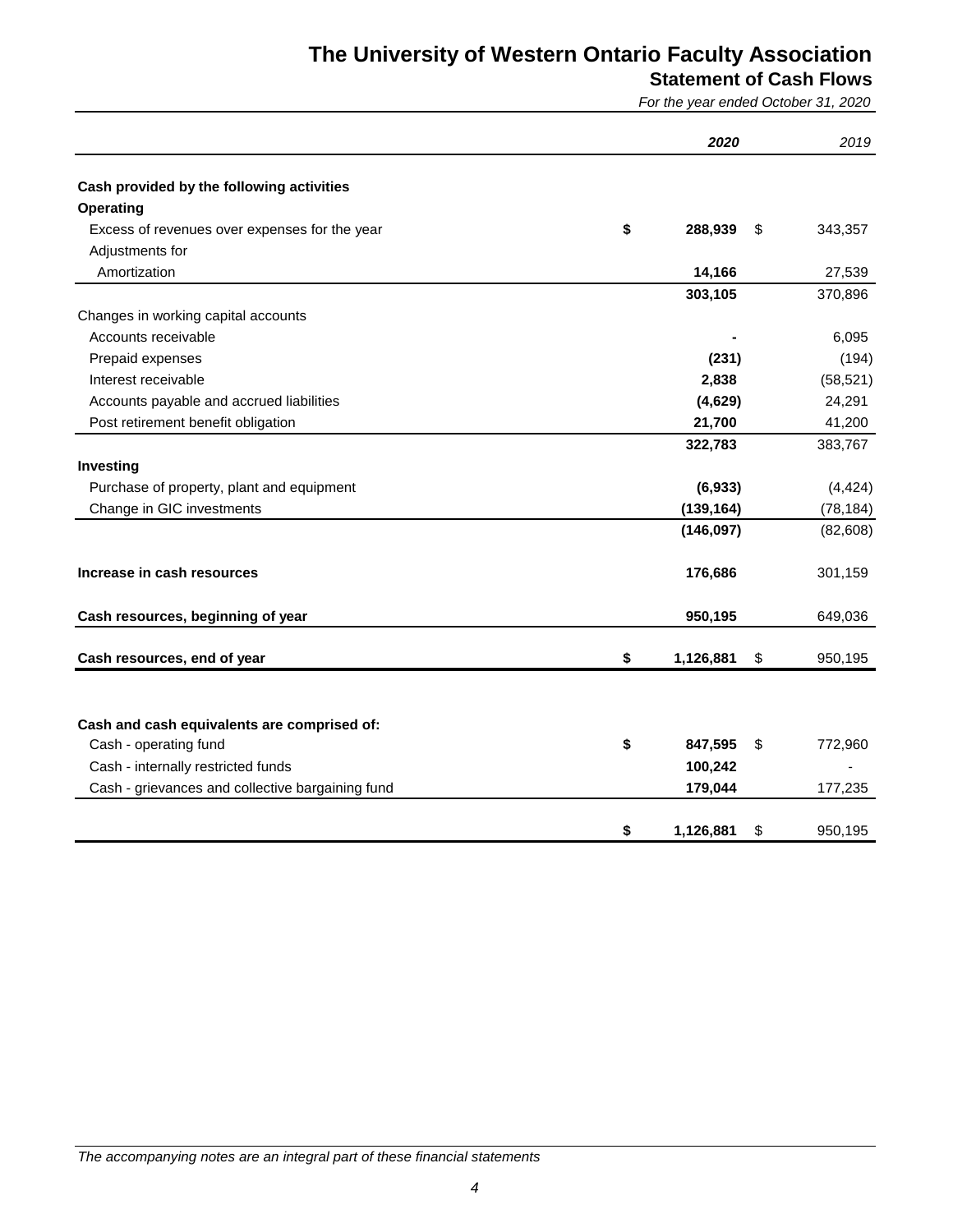#### **1. Purpose of the organization**

The University of Western Ontario Faculty Association ("the Association") is the certified bargaining agent for faculty teaching at least a half University degree credit course in each of two of the last three fiscal years and for librarians and archivists at The University of Western Ontario ("the University"). As a non-profit organization, the Association is not subject to income taxes on any earned income.

#### **2. Significant accounting policies**

These financial statements are prepared in accordance with Canadian accounting standards for not-for-profit organizations and include the following significant accounting policies:

#### *Fund accounting*

The Association has the following funds:

(i) Operating Fund - Unrestricted

The operating fund accounts for the day to day operating activities of the Association.

#### (ii) Grievance & Collective Bargaining Fund - Internally Restricted

This amount is internally restricted by the Membership of the Association for contingencies, for the payment of expenses associated with legal advice and arbitration arising from grievances and rights cases and/or expenses associated with collective bargaining in excess of budget and as a means of providing funds in the event of a strike.

#### *Property, plant and equipment*

Property, plant and equipment are recorded at cost. The company provides for amortization using the following methods at rates designed to amortize the cost of the property, plant and equipment over their useful lives. The annual amortization rates and methods are as follows:

| <b>Furniture and fixtures</b> | Declining balance | <b>20%</b> |
|-------------------------------|-------------------|------------|
| Computer equipment            | Straight-line     | 3 years    |
| Computer software             | Straight-line     | 3 vears    |
| Website development costs     | Straight-line     | 3 vears    |

Capital assets are amortized using the half-year rule in the year of addition.

#### *Revenue recognition*

The Association follows the deferral method of accounting for contributions and operating revenues. All membership fee revenue is recorded as revenue in the period to which it relates. Where a portion of revenue is related to a future period, it is deferred and recognized in the subsequent period.

Interest income is recognized as revenue when earned.

#### *Use of estimates*

The preparation of financial statements in conformity with Canadian accounting standards for not-for-profit organizations requires directors and management to make estimates and assumptions that affect the amounts reported in the financial statements and accompanying notes. By their nature, these estimates are subject to measurement uncertainty. These estimates are reviewed periodically, and adjustments are made to income in the year which they become known. The accounts specifically affected by estimates in these financial statements are the useful life of property, plant and equipment and employee future benefits. Actual results may vary from these estimates.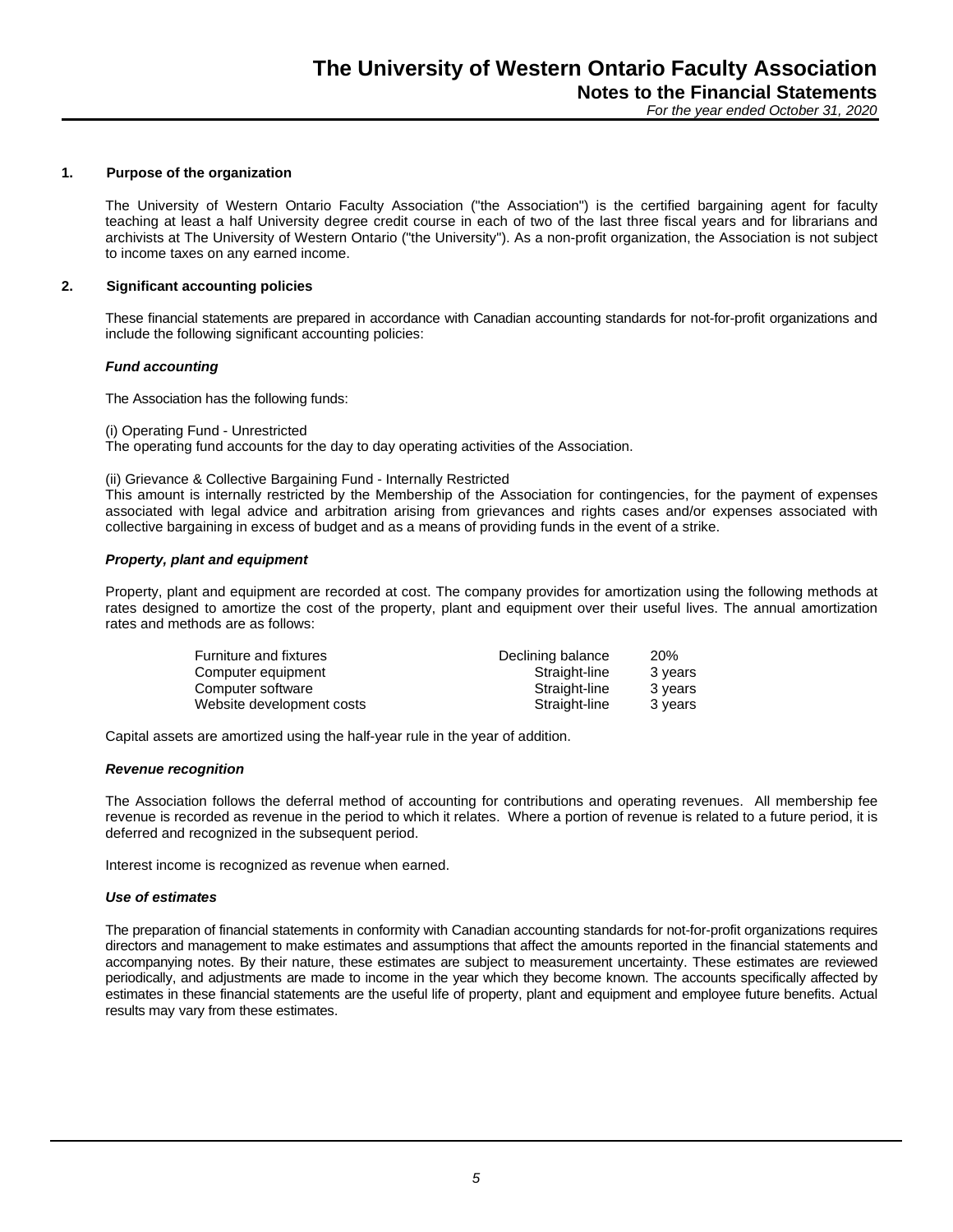#### **2. Significant accounting policies (continued from previous page**)

#### *Employee future benefits*

The Association provides medical, dental and life insurance benefits to eligible employees. This plan is managed by The University of Western Ontario. The Association accrues post retirement benefits for the eligible administrative staff, with the cost of these benefits being actuarially determined using the projected benefit method. Differences arising from plan amendments, changes in assumptions and actuarial gains and losses are recognized in income as they are incurred.

The Association sponsors pension plans for its administrative staff. The benefits provided under the plans are defined contribution.

#### *Cash and cash equivalents*

Included in cash is savings account investments earning interest at 0.20% - 0.35%, as well as the Associations credit union share.

#### *Financial instruments*

#### **Measurement of financial instruments**

The Association initially measures its financial assets and financial liabilities at fair value adjusted by, in the case of a financial instrument that will not be measured subsequently at fair value, the amount of transaction costs directly attributable to the instrument.

The Association subsequently measures its financial assets and financial liabilities at amortized cost, except for equity securities quoted in an active market, which are subsequently measured at fair value.

Financial assets measured at amortized cost include cash, GIC investments and interest receivable.

Financial liabilities measured at amortized cost include accounts payable and accrued liabilities.

#### **Impairment**

Financial assets measured at amortized cost are tested for impairment when there are indicators of possible impairment. When a significant adverse change has occurred during the period in the expected timing or amount of future cash flows from the financial asset or group of assets, a write-down is recognized in the statement of operations. The write down reflects the difference between the carrying amount and the higher of:

a. the present value of the cash flows expected to be generated by the asset or group of assets;

b. the amount that could be realized by selling the assets or group of assets;

c. the net realizable value of any collateral held to secure repayment of the assets or group of assets.

When the event occurring after the impairment confirms that a reversal is necessary, the reversal is recognized in the statement of operations up to the amount of the previously recognized impairment.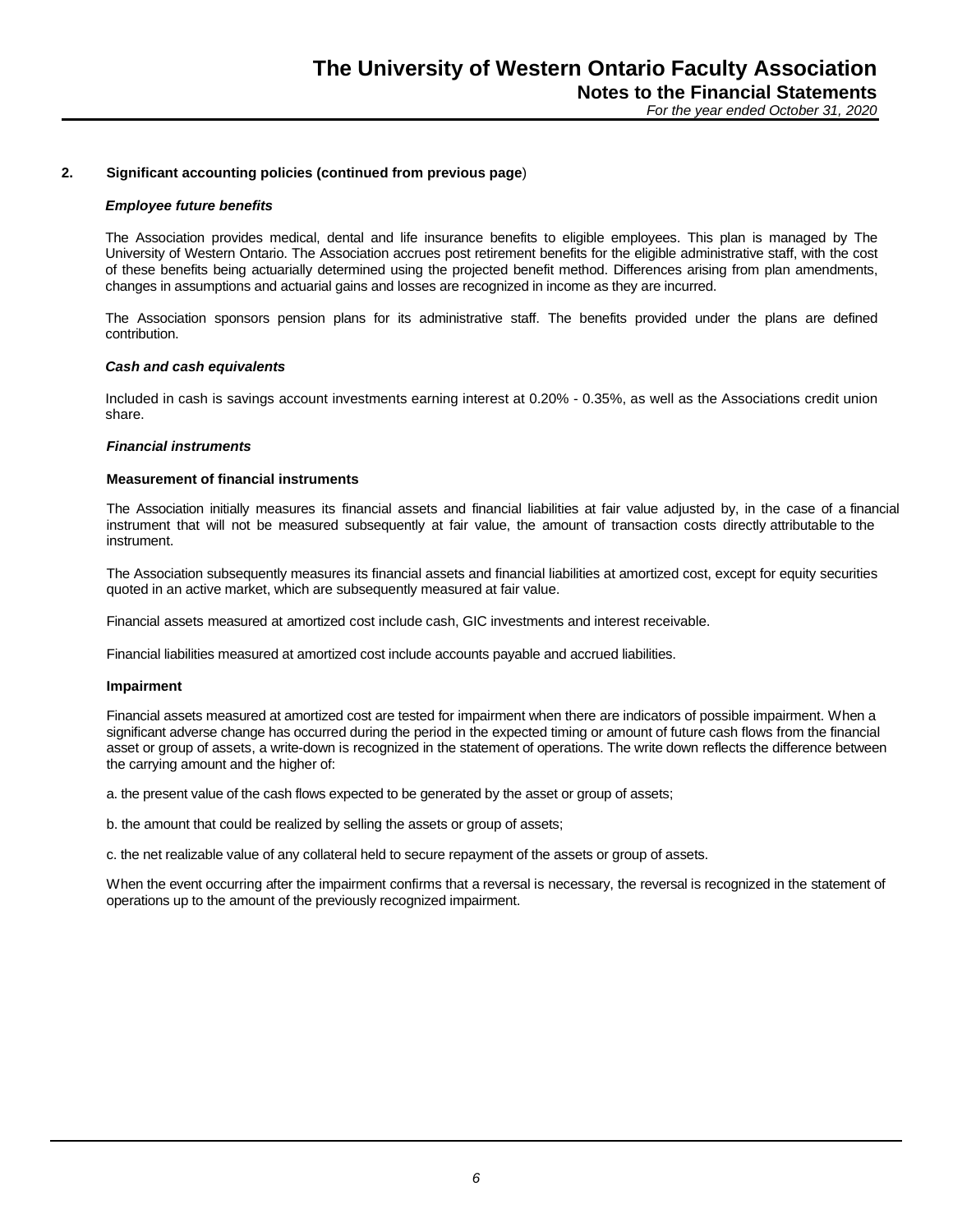#### **3. Internally restricted funds**

During the year, the Association set aside \$100,000 as an internally restricted fund. These funds are in a cash savings account and were set aside to assist Members. No criteria has been set and no decision has been made as to how the funds will be dispersed.

#### **4. Property, plant and equipment**

|                               |         | <b>Accumulated</b> |            |        |
|-------------------------------|---------|--------------------|------------|--------|
|                               | Cost    | amortization       | <b>Net</b> | Net    |
| <b>Furniture and fixtures</b> | 49,692  | 38.122             | 11.570     | 12.265 |
| Computer equipment            | 48.044  | 44.641             | 3,403      | 4.432  |
| Computer software             | 28,148  | 27.034             | 1.114      | 2,825  |
| Website development costs     | 70.556  | 68.661             | 1.896      | 5,693  |
|                               | 196,440 | 178,458            | 17.982     | 25.215 |

The amortization for 2020 was \$14,166 (2019 - \$27,539).

#### **5. GIC investments**

The grievance and collective bargaining fund held the following investment portfolios at year end:

|                                                          | 2020      | 2019      |
|----------------------------------------------------------|-----------|-----------|
| <b>BMO Nesbitt Burns - GICs of multiple institutions</b> | 2,025,009 | 926,606   |
| Libro GICs                                               | 519.891   | 512,886   |
| Total short term investments                             | 2.544.900 | 1.439.492 |
| BMO Nesbitt Burns - GICs of multiple institutions        | 2,679,455 | 3,645,699 |
| Total short and long term investments                    | 5,224,355 | 5,085,191 |

Short-term GIV investments represent amounts with maturity dates due within a year of the year-end date. Interest rates on the shortterm GICs range from 2.25% to 3% with maturity dates between December 1, 2020 and February 12, 2021. Long-term GIC investments represent amounts with maturity dates beyond one year of the year-end date. Interest rates on the long-term GICs range from 0.8% to 3.25% with maturity dates between December 1, 2021 and December 12, 2022.

#### **6. Employee future benefits**

The Association has a defined contribution pension plan for the administrative staff. During the year the Association's contributions to the pension plan were \$35,852 (2019 - \$32,428). The fair value of plan assets for the year was \$Nil (2019 - \$Nil).

The accrued benefit liability relating to the post-retirement benefits is \$286,600 (2019 - \$264,900). This liability has been recorded in the financial statements.

The most recent actuarial valuation was completed as of April 30, 2020.

|                               | 2020    | 2019   |
|-------------------------------|---------|--------|
|                               |         |        |
| Current service costs         | 16,800  | 14,900 |
| Interest costs                | 9,600   | 8,800  |
| Actuarial (gain) loss         | (4,700) | 17,500 |
| Net benefit plan expense/loss | 21.700  | 41.200 |